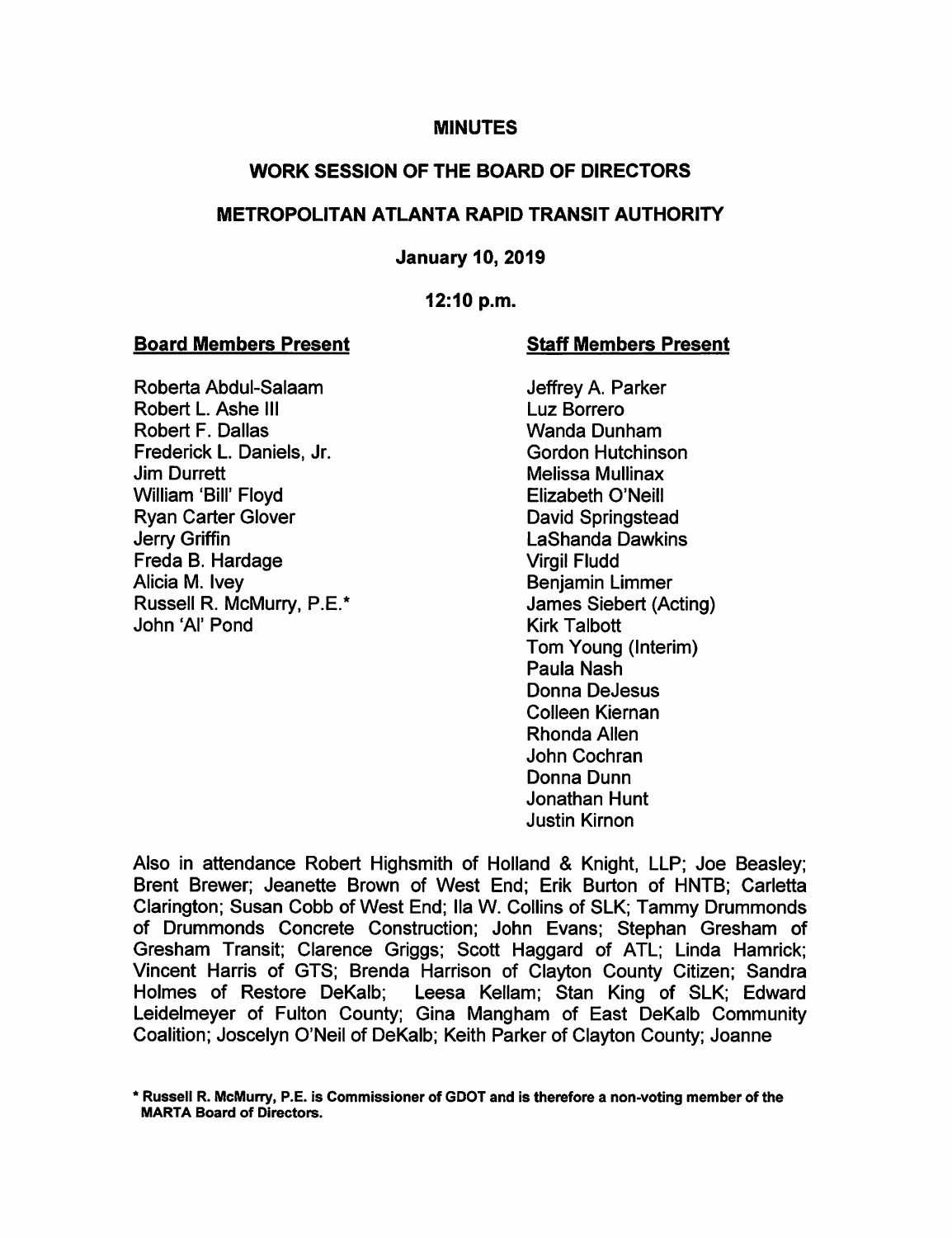Rhone of West End-NPU-T; Lisa Stines of NPU-T; Jessica St. Julien of SLK; David Wickert of The AJC. Others in attendance Ashanti Boothe, Tonya Gantt, Tyrene Huff, Keri Lee, Adrien Carter, Abebe Girmay, Courtney Middlebrooks, LaTonya Pope, Ed Bishop, Negesha Boyd and Stephany Fisher.

### Chair's Report

Upcoming Meetings

Friday, January 25, 2019 - Audit Committee - 10:00am

Thursday, January 31, 2019

- Planning & External Relations Committee 9:30am
- Operations & Safety Committee (immediately following Planning)
- Business Management Committee (immediately following Operations)

Thursday, February 14, 2019

- Work Session 12:00noon
- $-$  Board  $-$  1:30pm

# Approval of the December 6. 2018 Work Session Minutes

On motion by Mr. Durrett seconded by Mr. Pond, the minutes were unanimously approved by a vote of 7 to 0, with 7 members present.

As a reminder to the Board, Chair Hardage briefly reviewed MARTA's Board of Directors' Committee Structure noting that even though there are 'members' on each Committee, all Committees are Committee of the Whole; therefore, each Board member is encouraged to attend all meetings, when possible.

Chair Hardage reminded Board members of MARTA's yearly event. State of MARTA being held on Friday, January 11, 2019. Each MARTA Board member will act as host and be seated throughout the audience at the tables of MARTA's jurisdictional partners, electeds, business partners and others.

Chair Hardage called the Board's attention to a letter dated January 10, 2019. She explained that Holland & Knight have been providing services over ten years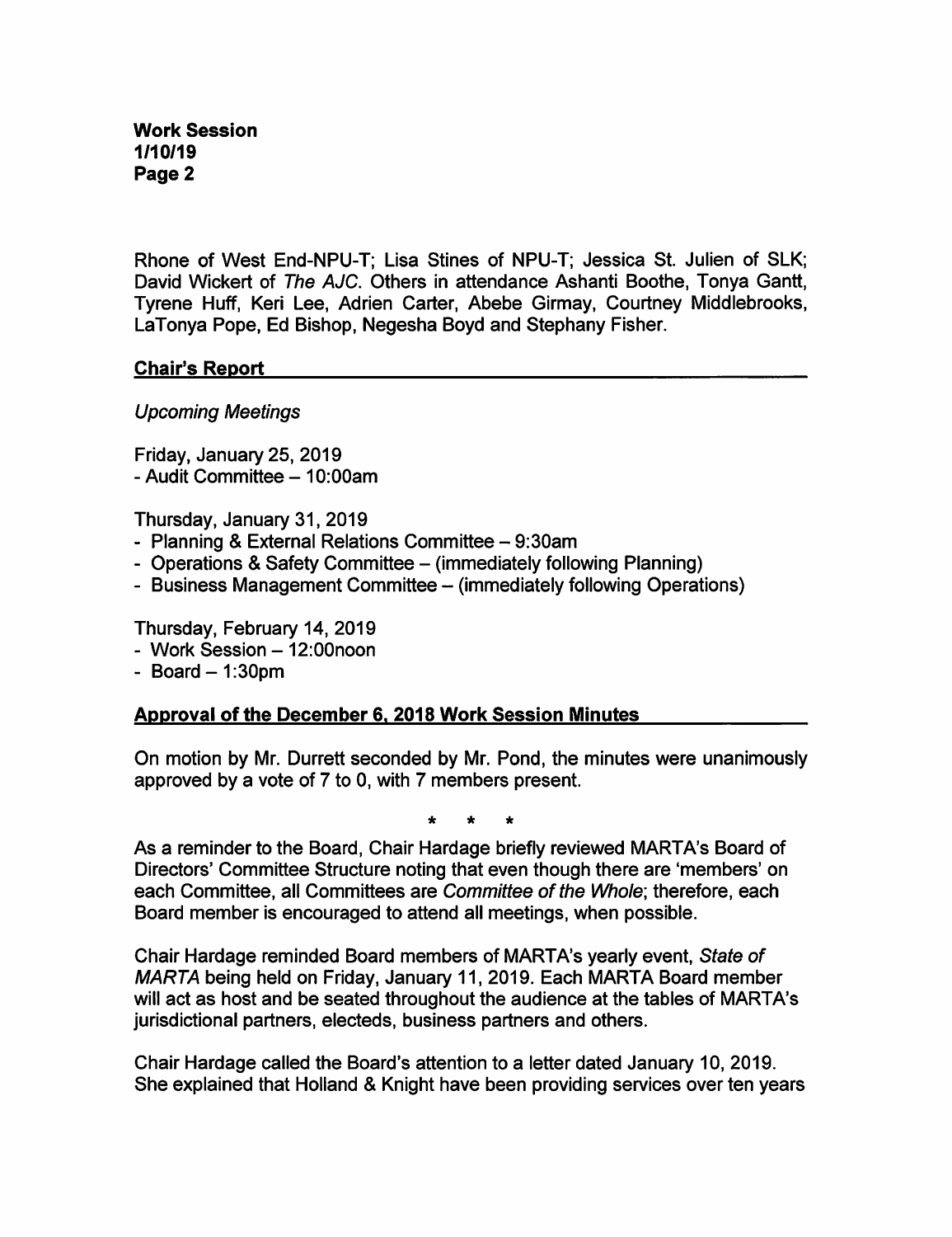as legislative advisor and more recently as General Counsel. The letter was read into the record as follows:

The firm of Holland and Knight, LLP has been providing professional services to MARTA for over ten years. It has led MARTA's Federal lobbying efforts during that time and has also been a part of the Authority's State lobbyist team.

After comprehensive procurement processes the firm was selected to serve as the Authority's bond counsel over four years ago and approximately three years ago was selected as one of the firms to provide outside counsel services for the Authority. At that time Robert Highsmith, Jr. was selected to serve as the Authority's General Counsel.

MARIA Board of Directors has discussed the various roles being performed by the firm and specific individuals in the firm and does not see any conflict of interest in the provision of those varied services.

Should there be a situation in the future which presents a potential conflict, or appearance of conflict, the Board will retain other external counsel to handle the matter in question.

On motion by Mr. Durrett seconded by Mr. Pond the letter was unanimously approved by a vote of 11 to 0, with 12\* members present.

### General Manaqer/CEO Report

### **Resolution - Amendment to the Advertising Policy**

Referencing a handout entitled: Metropolitan Atlanta Rapid Transit Authority Advertising Policy and Regulations, Ms. O'Neill briefed Board members.

The amendment MARTA is seeking to its advertising policy is contained in Item 1(3) (page 2). MARTA is seeking to add the following language  $-$  ... advertising by a govemmental entity for a specific govemment purpose, or advertising by a non-profit organization, provided that all such advertising clearly identifies the entity sponsoring the advertising and otherwise complies with this policy.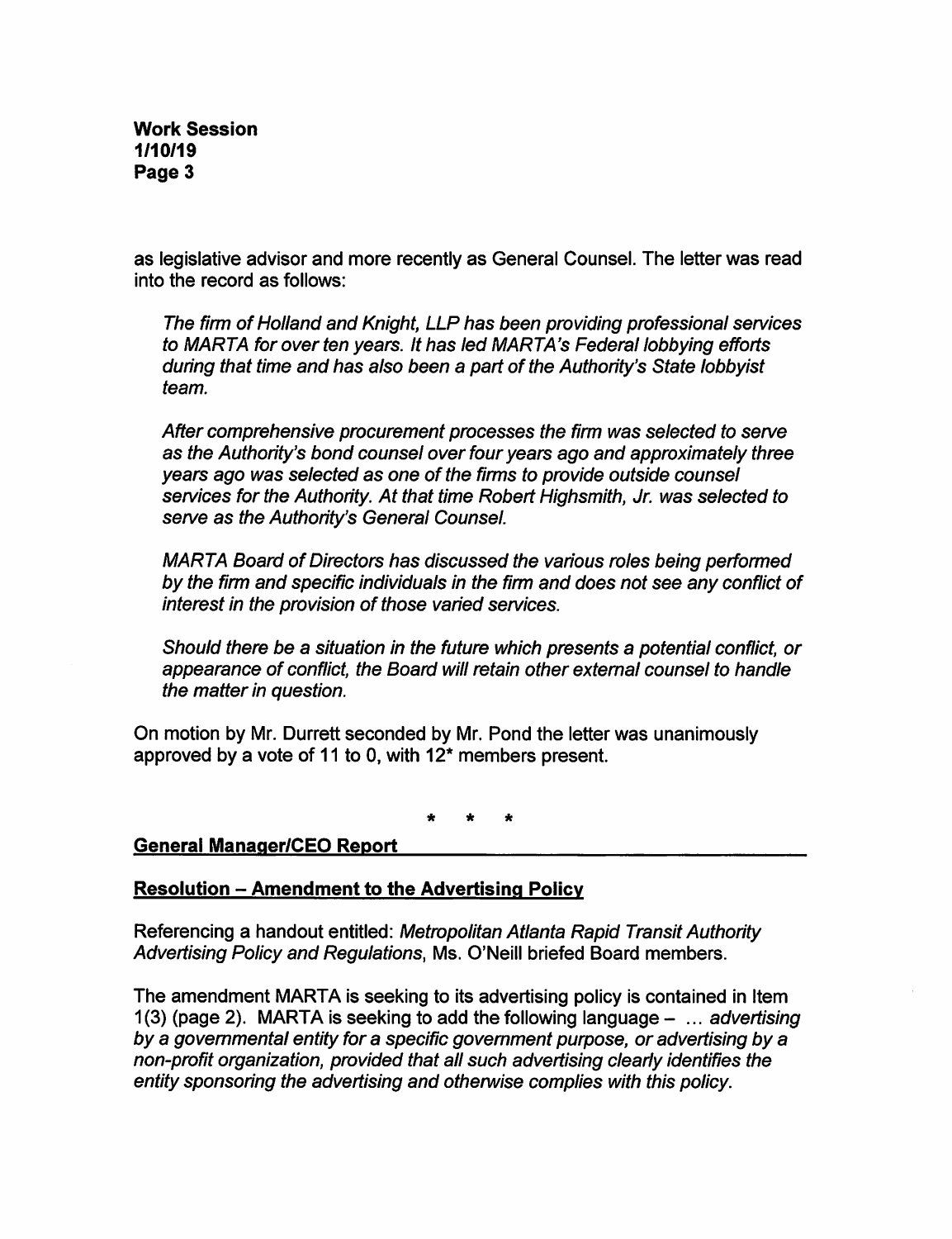MARTA is seeking this amendment primarily because there have been instances where jurisdictional partners and other entities have sought to bring campaigns such as the Anti-Human Trafficking campaign that will be a primary focus during the Super Bowl and other public outreach/public education campaigns; and to pay for that advertising. In the past, MARTA have been restricted by not allowing such advertising because the prior language provided MARTA could only provide for community education or health and safety campaigns if they had been adopted by the Ad Council. This gets rid of that restriction and allows for advertising by other public outreach campaigns, as long as the advertising is paid for and as long as it complies with all the other restrictions contained in MARTA's policy - i.e., any advertising related to obscenity, sexuality and political.

This item appears on today's Board agenda: Resolution of the Metropolitan Atlanta Rapid Transit Authority's Board of Directors Authorizing the Amendment of the Authority's Advertising Policy.

Mr. Parker clarified: at the core of the issue is previously the advertiser had to have worked with the Ad Council. It is now open to a broader group of nonprofits, but the restrictions are unchanged.

Mr. Floyd asked about process and appeals process

Ms. O'Neill said currently, all ads are submitted to MARTA's Marketing department by Outdoor Advertising. They make the initial determination while also consulting with MARTA's Legal department. If the advertiser makes a formal appeal, then it is sent to Legal services.

# Resolution to Adopt the 2019 Legislative Priorities

Mr. Fludd presented an overview of the 2019 legislative priorities. This item appears on today's Board agenda: Resolution of the MARTA Board of Directors Adopting Legislative Guidelines for the 2019 Georgia General Assembly.

MARTA has engaged a stellar lobbying team to help with this year's effort – most were on the team last year. The legislative priorities for 2019 are as follows:

1) Bond transaction flexibility – Allows MARTA to execute bond resolutions with prior Board approval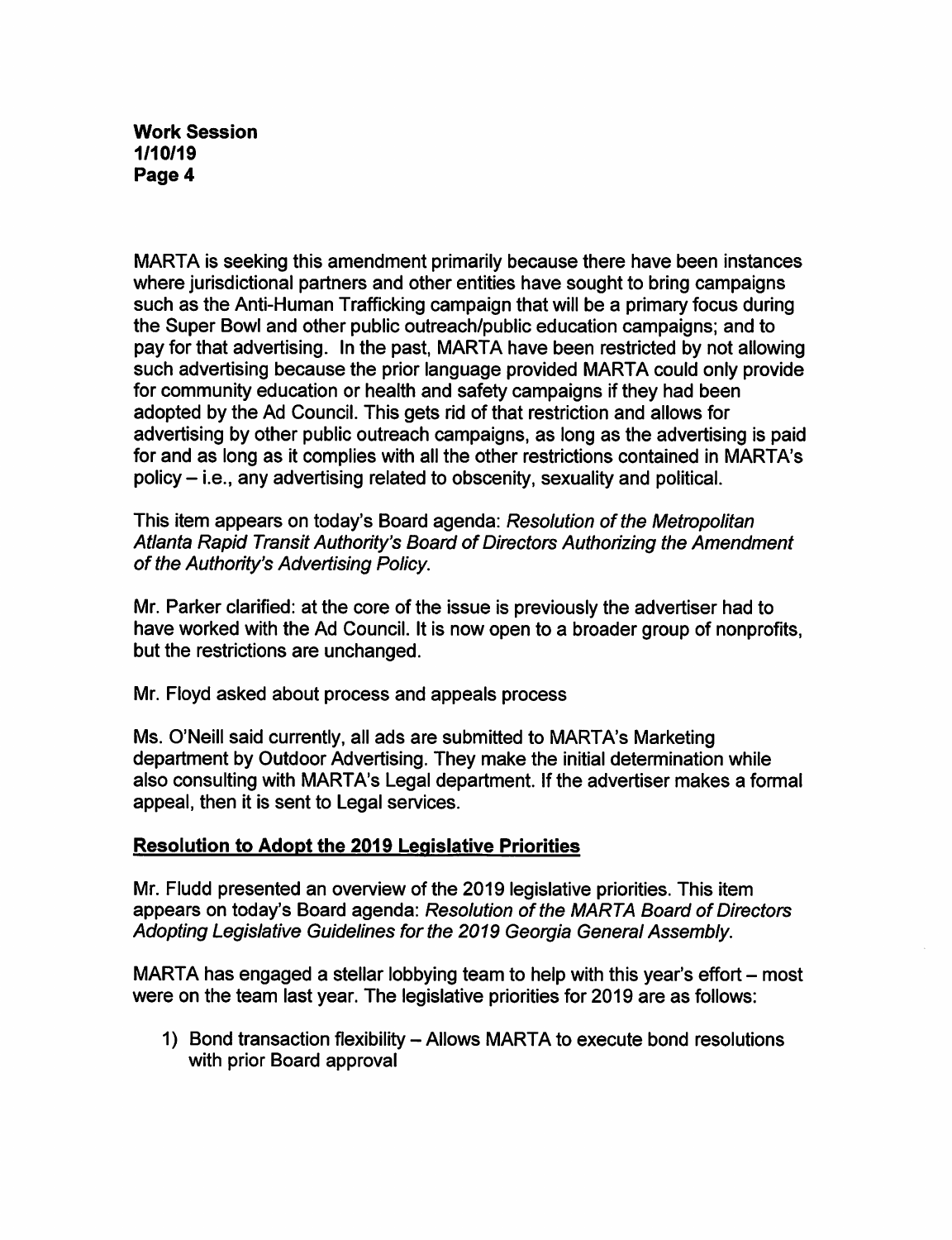- 2) Restore Motor Fuel Tax Exemption (eliminated by HB 170) Previous legislation removed motor fuel exemption which has been impacting MARTA at \$3M+ per year
- 3) Disposition of MARTA assets below \$25K this change will offer more flexibility in the sale of small real estate holdings
- 4) Access to \$55M in clean fuel funding from SRTA
- 5) Legislation authorizing no fare policies for off-duty police officers and other law enforcement officials to encourage them to ride transit

The first three items have been on MARTA's agenda for the last couple years. The new items:

- Item 4 will partner with SRTA and ATL through a lawsuit with Volkswagen. \$55M settlement has been made available. MARTA wants to work with SRTA and ATL to utilize funds for clean fuel buses
- Item 5 will allow police officers across the region to use MARTA buses and trains while in uniform

Mr. Parker said the thought is to formalize this process and make sure MARTA patrons are aware. A formal practice that becomes a part of the MARTA Act

Mr. Dallas referenced Item 4 and asked that the wording be amended to say 'to work with all the other transit agencies in Metro Atlanta to seek State funding for execution of our common goals'. He said the language should be more generic and participatory. He further noted his perception is to illustrate MARTA is cooperatively working with its partners.

Mr. Parker suggested striking though this item as a legislative item and instead employ a collaborative working relationship with others.

Mr. Dallas asked about an item that he asked to be added to the legislative agenda: preserve MARTA's autonomy in transit governance.

Mr. Fludd interjected that this would not be a legislative item, but rather a general statement that comes from the governance document.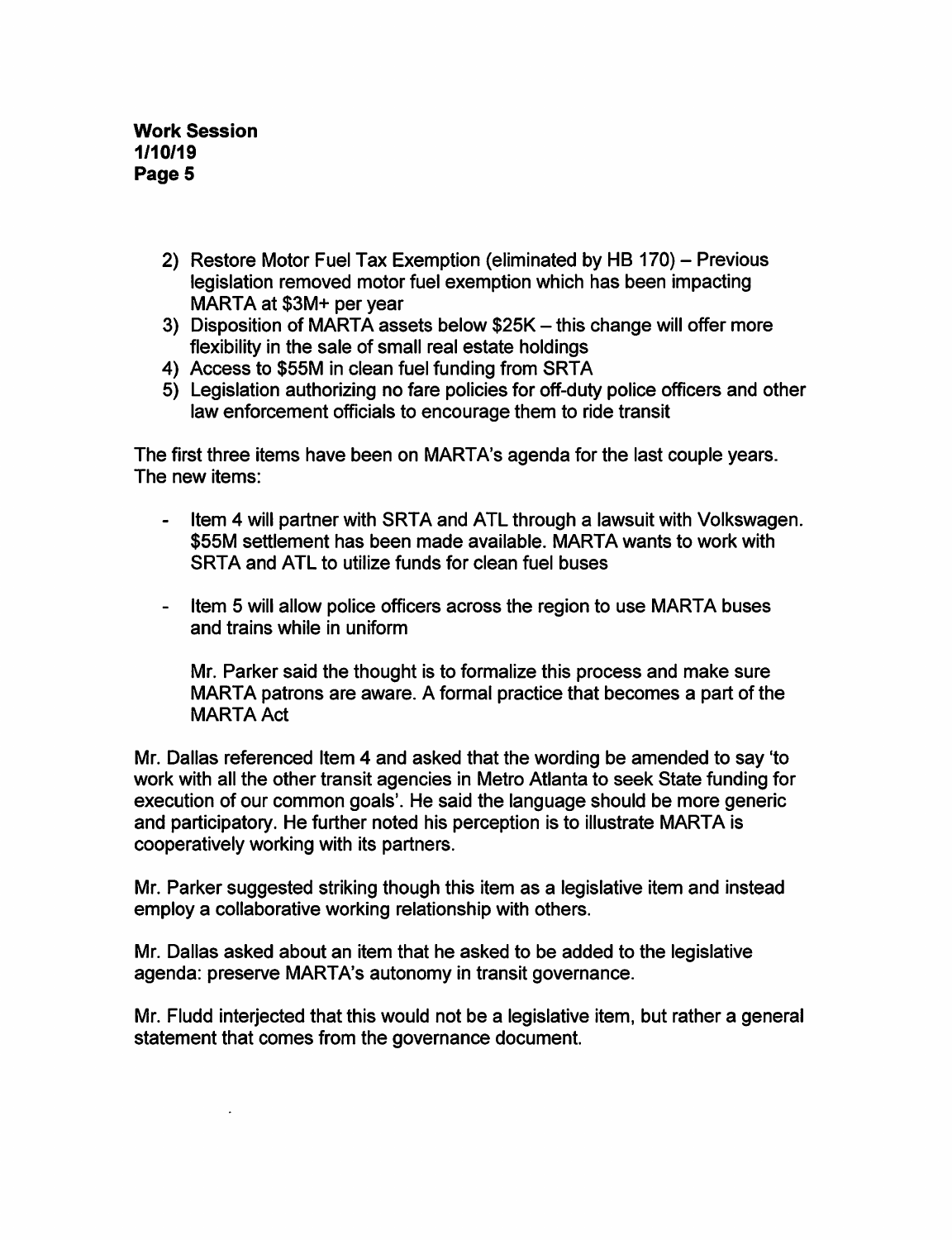Mr. Dallas pointed out there is a brand-new agency called the ATL. It is important for everyone to work together, i.e., let's work cooperatively with each other to achieve great things. It will be important to make that statement.

Mr. Durrett and Ms. Ivey stated that they agree with Mr. Dallas.

Mr. Daniels said he agrees that MARTA should be congenial, but if there is opportunity to bring funds into MARTA that's separate from the others, MARTA needs to ensure that it is being fiscally disciplined in that regard. The ATL is new. We are all learning as we go. We are all getting a feel for collective governance. But as it speaks to monies that MARTA has identified as an agency, (this is coming from staff) and it represents an opportunity for the Authority. Yes, we want to be cooperative with our partners and the ATL; but as a recommendation from staff, we should support it as it is written.

Mr. Durrett said he respects Mr. Daniel's comment, but having the statement as it stands now could be misinterpreted.

Mr. Ashe said he does not interpret this as anything other than MARTA struck a good compromise last year consistent with the principles that were unanimously adopted by the Board; and we think that the idea of promises made to the voters are important. Language that was inserted in the HB930 was important and that we continue to believe that. This is an affirmation of something that we have already said – not an attempt to unwind something that's already been done. As a City of Atlanta member saying City of Atlanta has entrusted this Authority with billions of dollars. City of Atlanta has an expectation that it will continue to have a material voice in how the funds are being expended. This is not anti-anything but rather an affirmation of MARTA's historic role and our responsibility. In terms of governance, we made a promise to voters decades ago.

Board members unanimously agreed that the statement would be changed to read as follows;

With any changes made to HB 930, preserve MARTA's autonomy consistent with the Transit Governance Principles adopted by the Board of Directors in 2018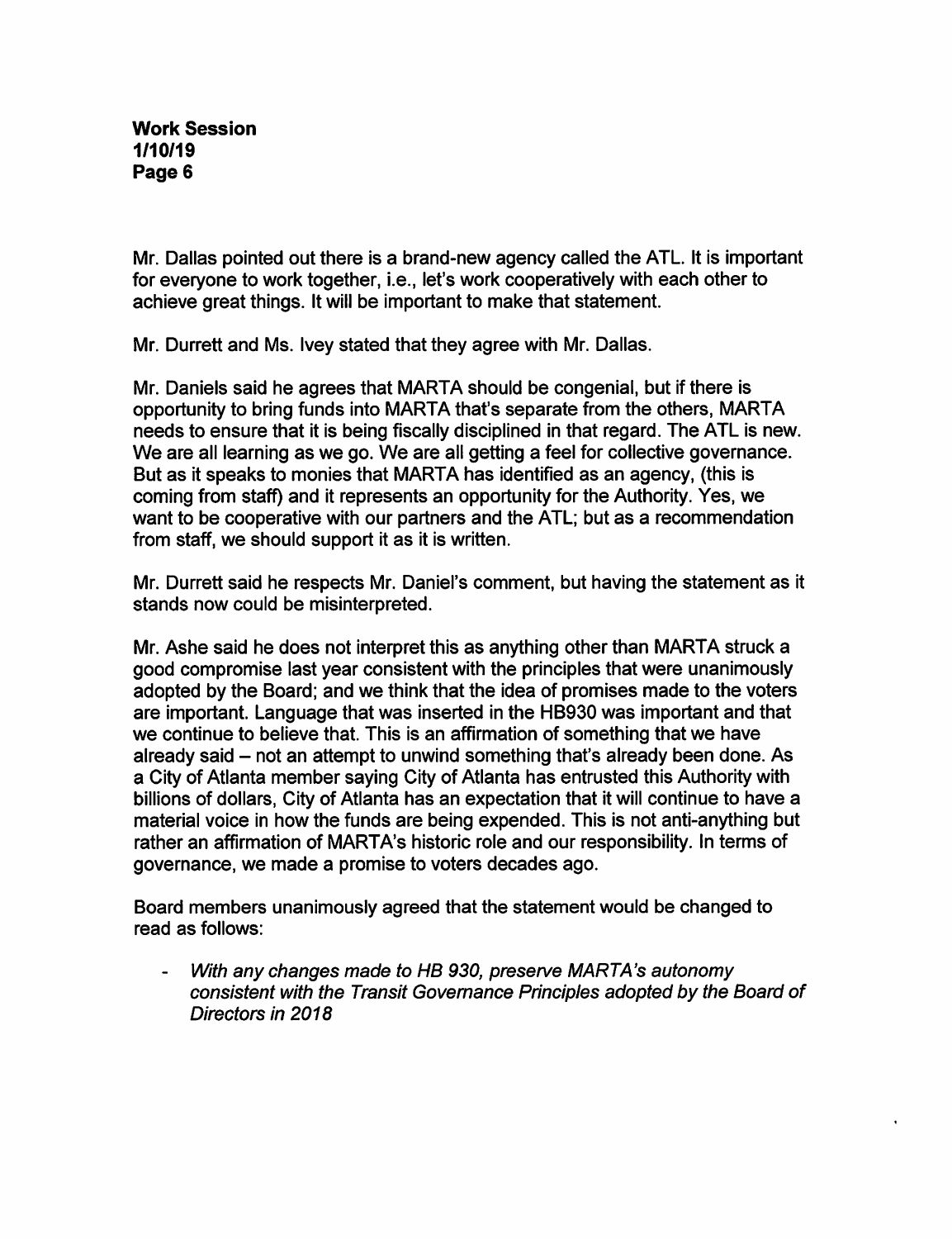# Update - Station Renaming Policy

Ms. Ivey presented an update on the work of the Ad Hoc Committee for Station Renaming.

# State of Affairs for the Station Renaming Committee

There were two meetings in 2018. During those meetings, it was discovered that the policy for Station Renaming was outdated and needed revision and improvement. The Committee also realized there is a need to understand the financial commitments that was required for each station renaming and which stations needed to be renamed immediately, such as Civic Center, Dome, GWCC and Ft. McPherson.

Before the creation of the Station Renaming Committee, the Board had elected to rename West End Station in honor of Mrs. Juanita Jones Abernathy due to her significant civil rights contributions as well as being a long-standing member of the MARTA Board. Just as the renaming began, MARTA started getting significant push back from the West End community in the form of calls, correspondence, media inquiry and public attendance at Board meetings. Most importantly, as the renaming process began, we discovered there had been little, if any public outreach that was done before the vote to rename West. End. The West End community had not been properly apprised. This was a third attempt to rename West End station for the Abernathy's.

Ms. Ivey submitted that it is very important that MARTA listens to its constituency and citizens. Public outreach is very important. We serve at the pleasure of the taxpayers and the citizens. Under no circumstance should the Board pass any vote without public outreach. A memorandum was sent to the Board on November 20, 2018 outlining the important issues presented by the West End community members, along with recommendations.

Recommendations:

- Revisit MARTA's Station Renaming Policy and bring it up to date and in compliance
- Recruit three citizen ambassadors on the Station Renaming Committee, so that people are available to be a part of the entire process and feel involved in each step of the way
- Review procedures to the community for outreach in making sure there is outreach and public opinion for all station renaming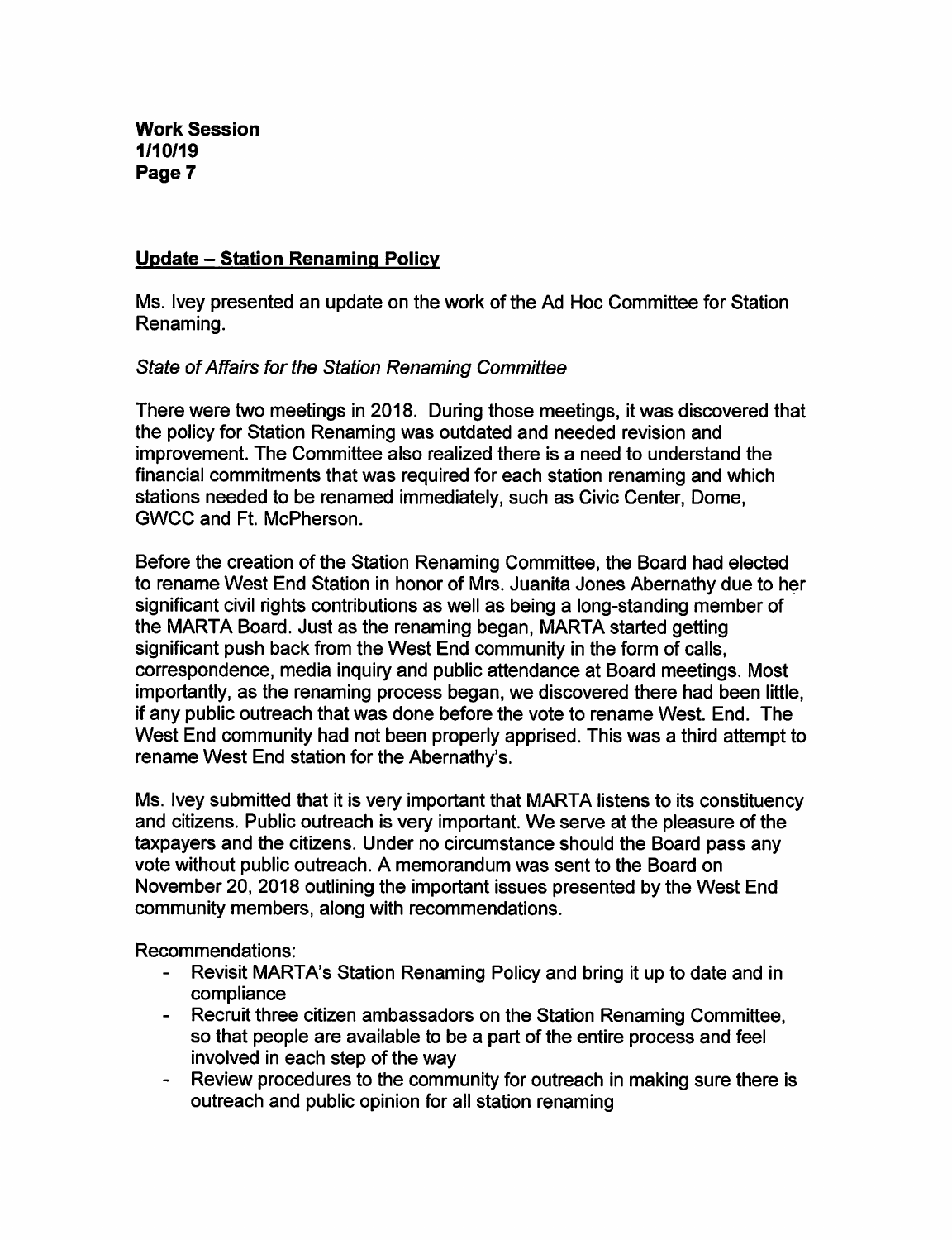This is not an attempt to not highlight the achievements of Mrs. Abernathy. Mrs. Abernathy's achievements should be highlighted for her civil rights contributions and for her contributions for transportation. It is fundamental that we have public outreach and follow the procedures to be in full compliance.

Mr. Parker noted that staff will follow up in finalizing a new station naming policy with an emphasis on public outreach. There are several stations, due to changing circumstances, that have a need to change station names. Staff would like to do all of this at once.

Mrs. O'Neill reported that communication was received from individuals that they did not feel the resolution adopted by the Board last year in renaming the West End Station was property noticed and they have communicated this to the Attorney General's office. Ms. O'Neill said the Authority has not received any communication from the Attorney General's office, but in an abundance of caution we will bring that resolution back to you as part of the overall recommendation on a station naming policy for you to consider at the same meeting that the other issues regarding station naming are brought forward.

Mr. Daniels asked if it has it been communicated to the public that the Board will not take any action on the original resolution.

Mrs. O'Neill responded yes.

Mr. Daniels asked what was omitted that caused the Authority to not be in compliance.

Ms. Ivey stated that she was referencing the absence of public outreach.

Ms. Abdul-Salaam stated her concern for the appearance of stepping back; the recommendation was made and approved by the Board under existing Board policy. In terms of undoing what was already done, when it was done properly does not seem fair.

Chair Hardage said the Board is taking a step back to ensure that MARTA knows going forward how it will name any additional stations

Mr. Daniels asked for a listing of all stations under consideration for name changes.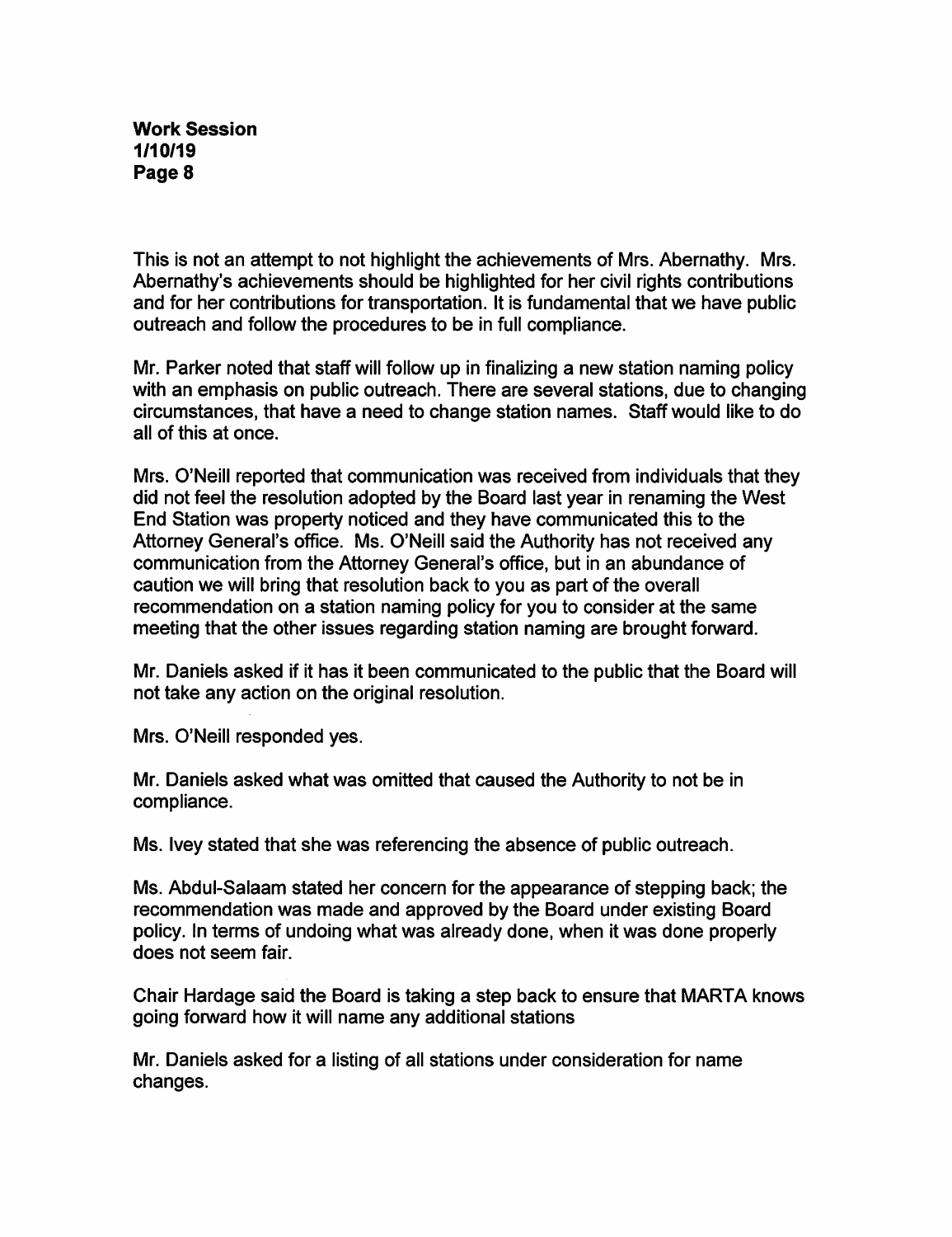# Update - Status of New Rail Car Procurement

Mr. Springstead presented an update on the status of new rail car procurement.

Technology has come a long way since MARIA performed its last rail car rehab. MARIA wants state of the art vehicles and is looking at performance, cost and open architecture design. There has been in-depth dialogue with the vendor community as well as a strong list of qualified suppliers.

Timeline

- Board authorized advertisement and Industry Day
- Visited car-builder facilities
- Advertised RFP
- Received four very strong proposals
- Went through a series of oral presentations off-property
- Presently in the Best and Final Offer stage (BAFO)
- In the spring staff will come back to the Board with a recommendation
- Post Award of Contract
- Projecting delivery 2022-2027

Mr. Daniels asked how will the cars help in additional efficiency going forward.

Mr. Springstead said step one would be to design a good-looking, efficient car that is well received by the public. Staff is looking at technology changes for problems we have had in the past such as door issues, communication system the cars will have 'car health diagnostics'.

Mr. Parker added that MARTA is also focusing on sub-systems where we have had reliability issues.

# Update - State of MARIA

Mr. Parker reminded Board members that the State of MARIA event will be held on Friday, January 11. He shared key issues in driving ridership and transforming the agency. Over the next several months and years, staff will provide updates to the Board as these programs are shaped. Customers will be asked about their experience. On the station enhancement program, Frank Rucker will join MARIA and will focus on making changes to the stations. More information will come to the Board.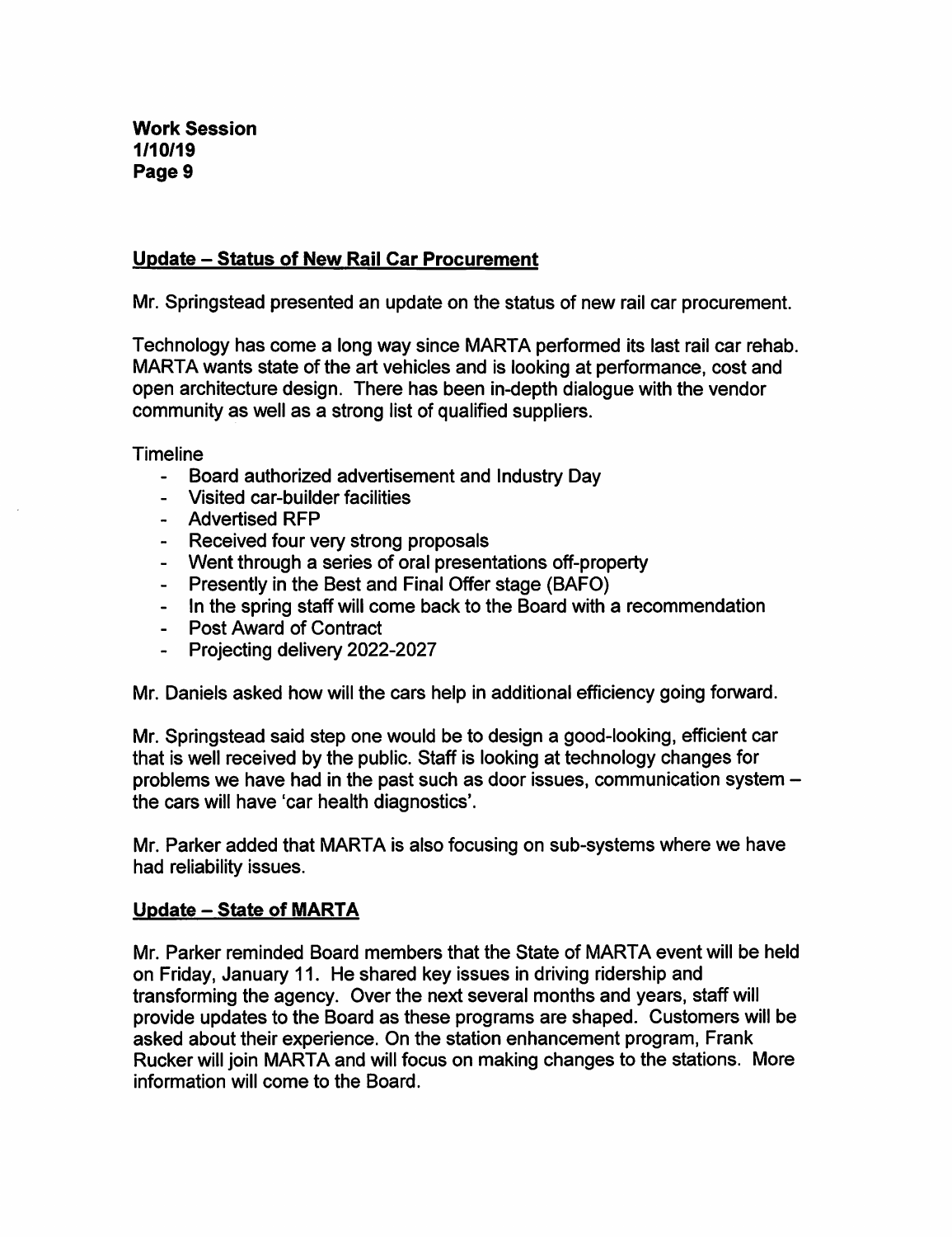Mr. Durrett stated that he would like to advance the AVIS overhaul and MARTA On the Go in 2019. This is a big part of the rider experience. He said he would like to see traction on these efforts.

# Super Bowl Llll Update

Chief Dunham provided a report.

MARTA is ready. Rhonda Allen, Dave Springstead, Tom Young and MARTA Police are the champions of this effort.

We have been aggressively working towards the Super Bowl for several years, first visiting Houston, Texas and then Minneapolis, Minnesota for best Practices and Lessons Learned. We started a year ago meeting internally with every stakeholder.

Operational Readiness  $-$  There have plenty of opportunity for dry runs: July  $4^{\text{th}}$ had the Soccer All Star Game, parade, Dragoncon, SEC Championship and New Year's Eve - monitoring train movement, how can we move people better, etc. Employees have had First Observer Training, Transit Ambassador Training and Human Trafficking. Two table-top exercises were held with both internal and external partners. A NFL tabletop will be held January 16<sup>th</sup>. Additional parking has been secured. There are 620 work assignments to work the stations.

Ms. Abdul-Salaam instituted a 30-member Jr. Transit Ambassador program that will be on the system passing out See Something Say Something flyers, MARTA on the Go, etc. Several youth organizations will provide students for the program. State Rep. Dewey McClain and Chris Draft will be in partnership with MARTA and the Jr. Ambassadors.

Because of the crowds coming to Atlanta, MARTA will be the best way to move around town.

 $\star$   $\star$